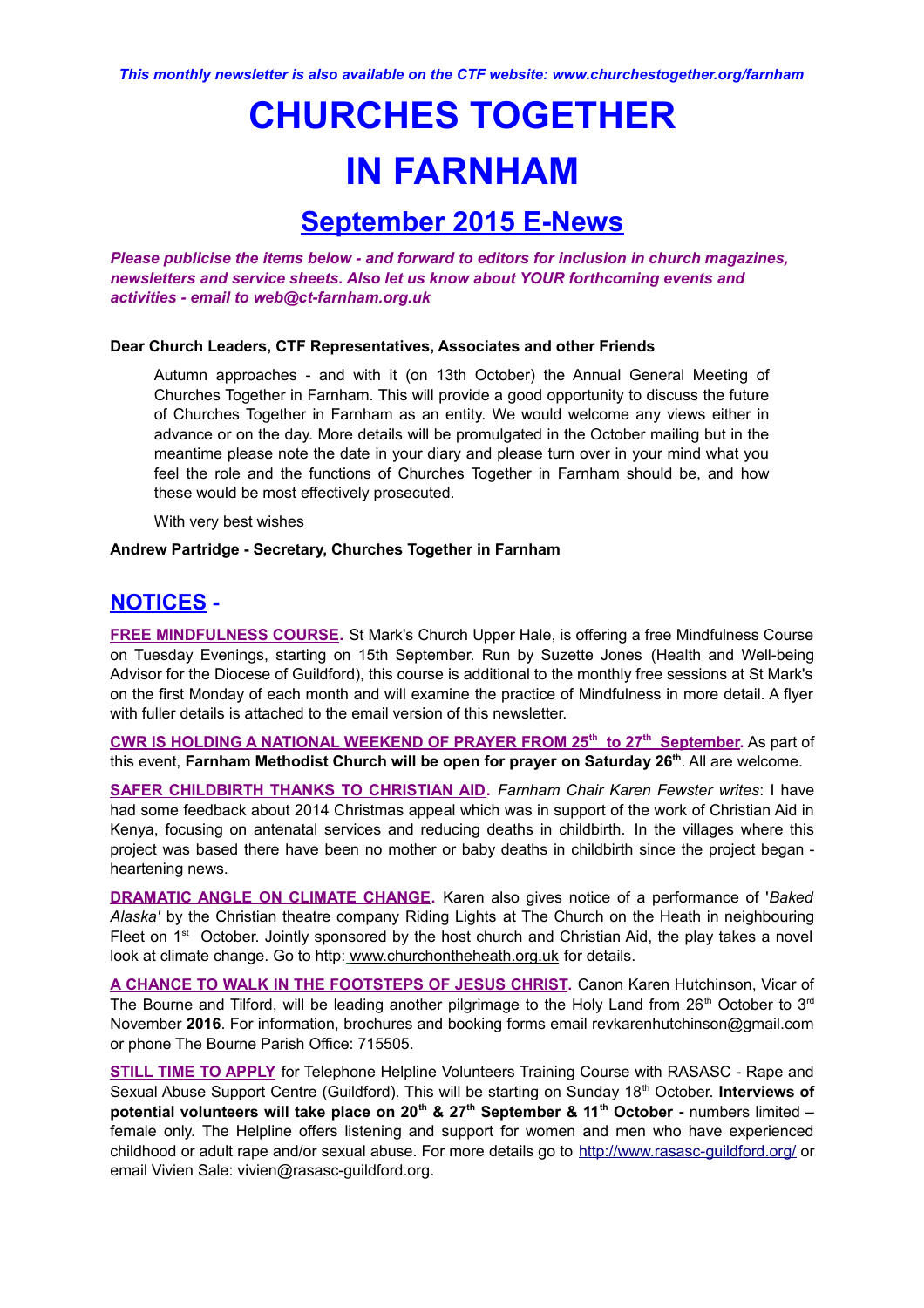**DIARY – Some special events in the next few weeks. Go to the CTF website www.churchestogether.org/farnham for more details of these and other church events, including posters to download for your noticeboard.**

**Thursday 3rd September – Winchester University – 10am to 4pm** *–* **SEEFF (South East England Faith Forum) Day Conference on Faith and Education.** Keynote speaker Alan Brine (former RE lead OFSTED). Multi-faith panel and workshops. Contact elizabeth.jenkerson@btopenworld.com.

**Saturday 5th September – 12 to 4pm – The Rectory, 25 Upper Hale Rd, Farnham GU9 0NX. All the Fun of the Fete** *–* bouncy slide, games face painting, BBQ, refreshments, stalls for plants, cakes, bric a brac, tombola, toys, books, etc. Grand Draw with many prizes. 'Come for a great community event and help your local church.'

**Monday 7th September – 9.30am - St Mark's Church, Upper Hale – Time to be Mindful** *–* monthly free mindfulness sessions (on first Monday) - led by Suzette Jones, the Diocesan Health and Wellbeing Advisor.

**Tuesday 8th September - 1.10 to 1.45 pm - St Andrew's Church, Farnham - Music while you Munch.** Organ recital in the lunch hour; soup and rolls available or bring your own lunch. Entrance free; retiring collection.

**Tuesday 8 th September – 7 for 7.30pm - St Thomas-on-The Bourne Centenary Room – Demonstration of Flower Arranging by Fred Wilkinson** *–* Director of Constance Spry & decorator for Royalty and Embassies world-wide. Cake stall and raffle. Tickets £10 (from Parish Office or St Thomas flower ladies) include tea or coffee on arrival.

**Thursday 10th to Sunday 13th September – Farnham Heritage Weekend.** Extensive programme of free open days, visits, tours and walks to view historic buildings. Included (among many more) are Farnham United Reformed Church, St Andrew's Church, St Thomas-on-The Bourne Church and Waverley Abbey House. Brochure and full details available on line.

**Saturday 12th September – Ride and Stride for a Churches.** Visit as many churches as you can to raise sponsorship money for the church of your choice and the Surrey Churches Preservation Trust. Full details on Surrey Ride and Stride website - pick up a sponsor form from church.

**Saturday 12th September - 12noon to 4pm - Farnham Parish Church** – **St Andrew's Parish Fayre**. Many attractions, stalls, music, and the opportunity for your teddy to parachute from the church tower.

**Tuesday 15th September - 11am – St Joan's Centre, Tilford Road, Farnham – CTF monthly Prayer Meeting**. Reflective readings, prayers and intercessions. Refreshments on arrival. All welcome – just come along!

**Thursday 17th September - 3pm - Farnham Methodist Church - Farnham ASSIST'S Silver Service** for older people - followed by home-made tea and cake.

**Sunday 20th September – 2.45pm for 3pm start - Abbots Wood Car Park, Alice Holt – St Peter's Church Fund-Raising Challenge.** Walk, toddle, scoot, cycle, run, skip or jog around the forest for an hour. Picnic tea afterwards. This is in aid of St Peter's, Wrecclesham, Restoration and Development Project. Pick up a sponsor form in church or go to parish website for more details.

**Thursday 24th September - 8pm, St Andrew's church - Lecture on Faith and Science.** The first of two lectures by Andrew Partridge (Lay Minister at St Andrew's and former physics tutor at Farnborough Sixth-Form College) on the relationship between faith and science. The first will be based on Genesis Chapter 1 - Creation (see details of second lecture on 8<sup>th</sup> October below).

**Saturday 26th September – Farnham Methodist Church** *–* **0pen for prayer as part of CWR National Prayer Weekend.**

**Thursday 1st October - 3pm - Farnham United Reformed Church - Farnham ASSIST celebrates the International Day of the Older Person with a Songs of Praise Service** - followed by afternoon tea. Dr Terry Boyle will be the speaker and the Town Mayor Cllr Pat Frost will be there.